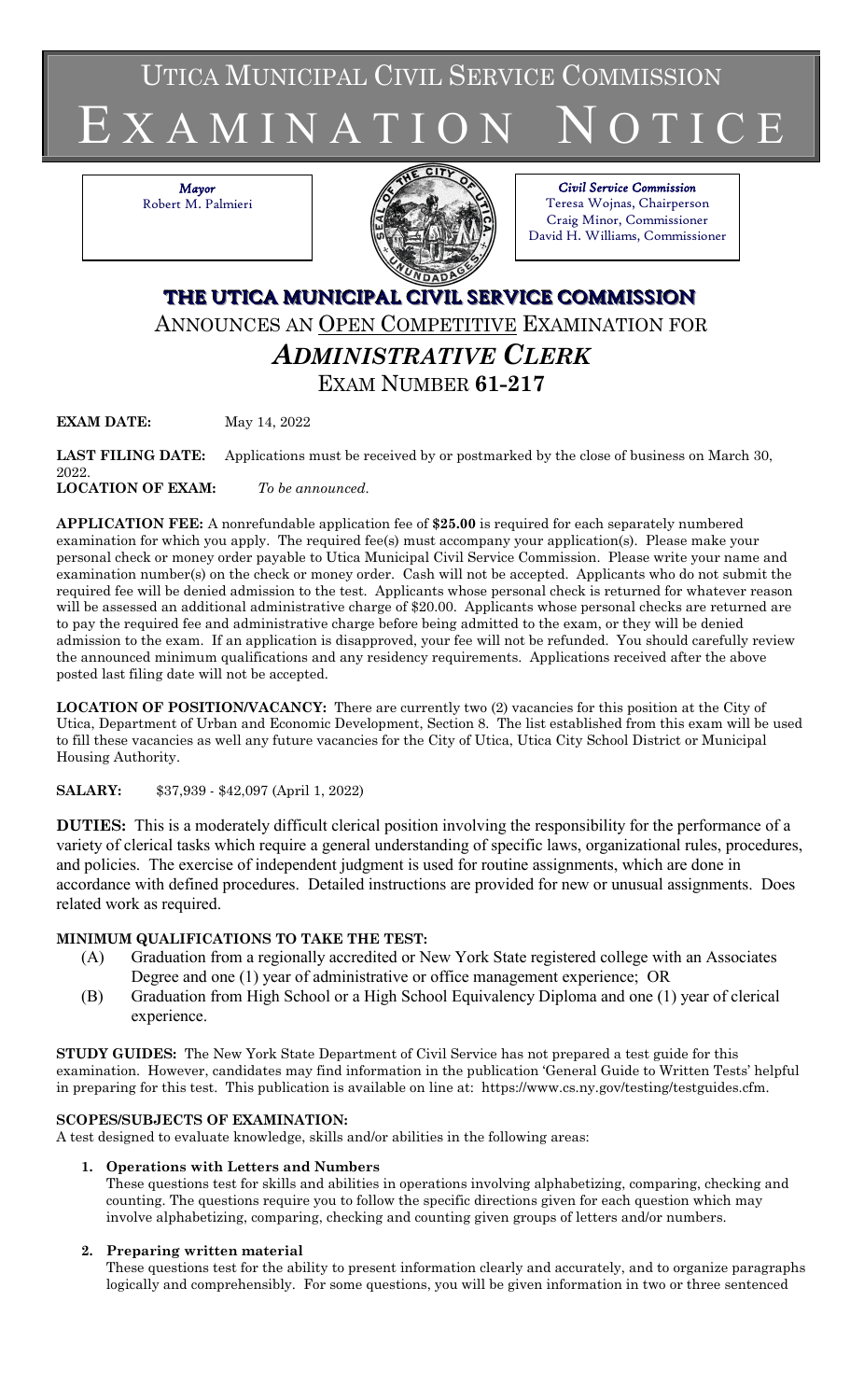followed by four restatements of the information. You must then choose the best version. For other questions, you will be given paragraphs with their sentences out of order. You must then choose, form four suggestions, the best order for the sentences.

#### **3. Understanding and interpreting written material**

These questions test for the ability to understand and interpret written material. You will be presented with brief reading passages and will be asked questions about the passages. You should base your answers to the questions **only** on what is presented in the passages and **not** on what you may happen to know about the topic.

#### **4. Office management**

These questions test knowledge of the principles and practices of planning, organizing and controlling the activities of an office and directing those performing office activities so as to achieve predetermined objectives such as accomplishing office work within reasonable limits of time, effort and cost expenditure. Typical activities may include but will not be restricted to: simplifying and improving procedures, increasing office efficiency, improving the office work environment and controlling office supplies.

The New York State Department of Civil Service has not prepared a test guide for this examination. However, candidates may find information in the publication 'General Guide to Written Tests' helpful in preparing for this test. This publication is available on line at [https://www.cs.ny.gov/testing/testguides.cfm.](https://www.cs.ny.gov/testing/testguides.cfm)

#### **The use of calculators is RECOMMENDED.**

**The use of solar or battery operated calculators are recommended. Devices with typewriter keyboards such as computers, spell-checkers, personal digital assistants, address books, language translators, dictionaries, or any similar devices are prohibited.**

**MULTIPLE EXAMINATIONS SCHEDULED FOR THE SAME DAY:** If you have applied for any other civil service examinations to be given on the same test date for employment with New York State or any other local government jurisdiction excluding New York City, you must make arrangements to take all the examinations at one test site.

If you have applied for both State and local government examinations, you must notify Utica Civil Service of your intent to take both a State and a local government examination. When taking both a State and a local government examination you will be required to take all your examinations at a State examination center. You will be advised by letter when and where to report for your examinations. You must bring both the State and the local government admission card to the State test center.

If you have applied for another local government examination with another local civil service agency, call or write to each civil service agency to make arrangements. You must make your request for these arrangements no later than two weeks before the date of the examinations. You must notify all local government civil service agencies with whom you have filed an application of the test site at which you wish to take your examination.

**RELIGIOUS ACCOMMODATION/DISABLED CANDIDATES/MILITARY MEMBERS:** Applicants whose religious observances, religious practices or military service prevent their taking examinations on the scheduled date and disabled candidates who require special accommodations to take the test should indicate the need for special arrangements by checking the "Special Arrangement" box on the front of the applications. The New York State Department of Civil Service Commission will approve any reasonable request for accommodations by disabled candidates. Candidates who are called to military service after filing an application should send a request for an alternate test date to the City of Utica Municipal Civil Service Commission as soon as possible before the test date.

**MILITARY SERVICE MEMBERS:** If you apply for an examination during the filing period but are on active military duty on the date the examination is scheduled, you may request a military makeup examination. You must contact The City of Utica Municipal Civil Service Commission for more information. If you are on active duty or discharged after the filing period has begun, you may apply for the examination up to ten days before the date of the test.

**This examination will be prepared and rated in accordance with Section 23(2) of the Civil Service Law. The provisions of New York State Civil Service Law and the City of Glen Cove Civil Service Rules and Regulations dealing with the preparation and rating of examinations will apply to this examination.**

#### **SENIORITY CREDIT: Seniority is based on the length of continuous permanent classified service in the jurisdiction in which promotion is sought, with points added to an eligible's passing score for each appropriate year.**

When an examination is open to incumbents of non-competitive class positions, seniority would be based on time spent in a title or titles eligible to take the examination in accordance with the above schedule.

**VETERAN'S CREDIT:** Veterans or disabled veterans who are eligible for additional credit must submit an application for Veteran's credit with their application for examination or at any time between the date of the application for examination and the date of the establishment of the resulting eligible list. Applications for Veteran's credits are available from this office. Effective January 1, 1998, the State Constitution was amended to permit a candidate currently in the armed forces to apply for and be conditionally granted Veteran's Credits in examinations. Any candidate who applies for such credit must provide proof of military status to receive additional